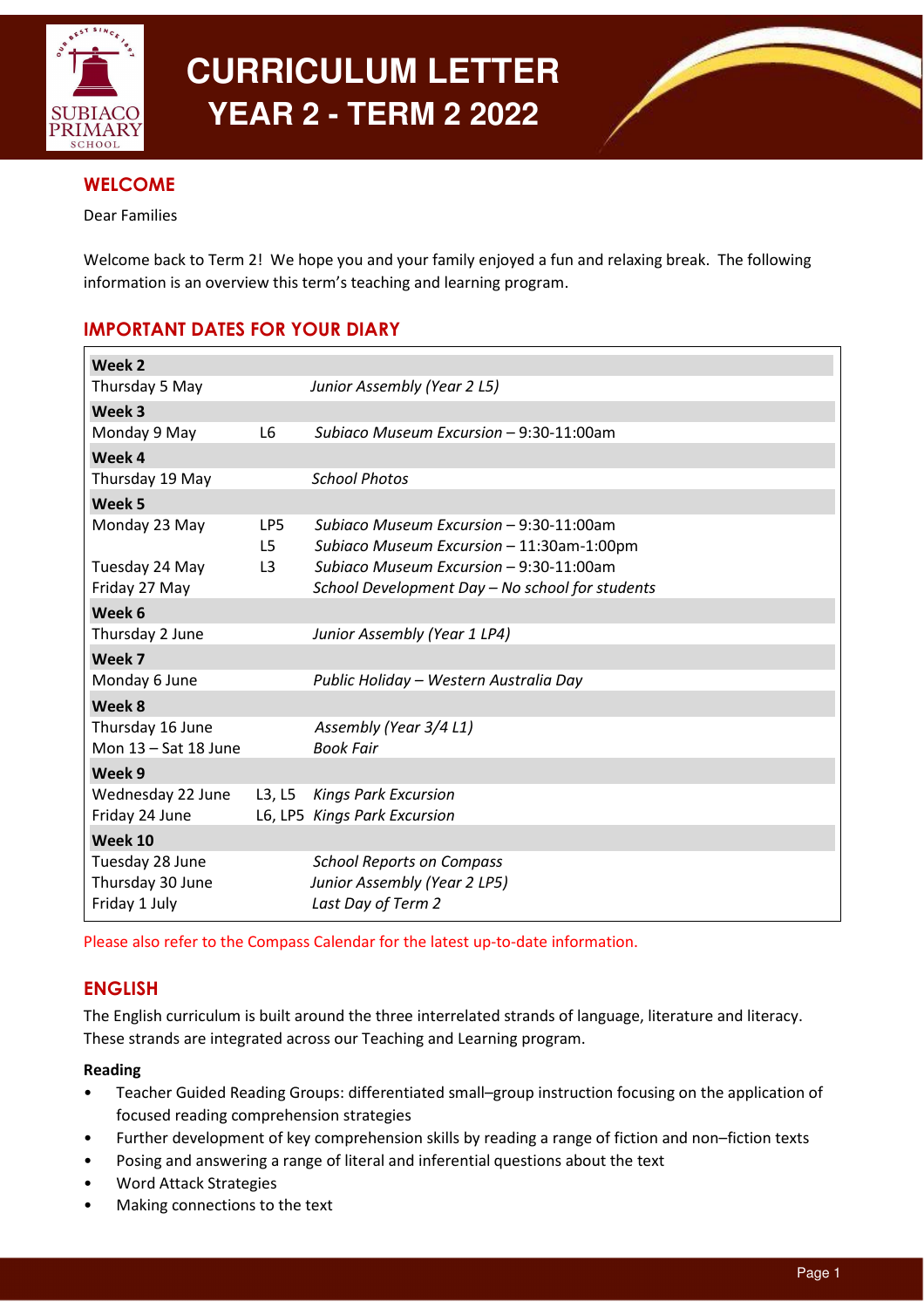#### Weekly Spelling Program

- Continue with daily Heggerty Program (research-based Phonemic & Phonological Awareness program)
- Continue with the Letters and Sounds Program, Oxford Sight Words and topic-specific vocabulary

#### Writing

- Exploring narrative texts through Talk 4 Writing Program
- Responding to literature and comparing opinions about characters, events
- Complication and resolution in texts
- Creating texts with a beginning, middle and end (story elements focus: character, setting, problem, resolution)
- $5Ws + 1H$  (who, what, when, where, why and how)
- Using adjectives and topic-specific vocabulary for added detail

#### Grammar/Punctuation (integrated approach across all learning areas):

- Consolidating students' knowledge of basic sentence punctuation (capital letters and full stops) and experimenting with more complex punctuation such as question marks, exclamation marks and quotation marks
- Using conjunctions to link more than one idea in a sentence
- Using noun phrases for description
- Handwriting: letter and number formation (NSW Foundation Font)

## MATHEMATICS

The four proficiency strands understanding, fluency, problem-solving and reasoning are an integral part of Mathematics program, which we continually focus on throughout the term. Other focus areas this term include:

- Daily Reviews
- EnvisionMATHS program using the CPA (concrete-pictorial-approach) strategy
- Addition Concepts and Strategies
- Subtraction Concepts and Strategies
- Simple Word Problems
- Think Boards (open ended problem solving)
- Patterns
- **Measurement**

## HASS (History)

This term, we will be continuing with our Past in the Present History Unit. Students will develop a deeper understanding of how stories of the past can be communicated through oral histories, photographs, books and digital media.

Year Two students will be visiting Kings Park to take part in a hands-on, inquiry-based cultural heritage program.

## SCIENCE (Miss Hannah Goodman)

This term our Science focus will be:

#### Earth and Space Science

Students will look at how earth's resources are used in a variety of ways. They will describe how resources are used in our school and explore ways in which we can conserve resources.

#### Science Skills

Students will pose and respond to questions about their experiences and predict outcomes of investigations. They will use informal measurements to make and compare their observations. Students will record their observations and communicate ideas in a variety of ways.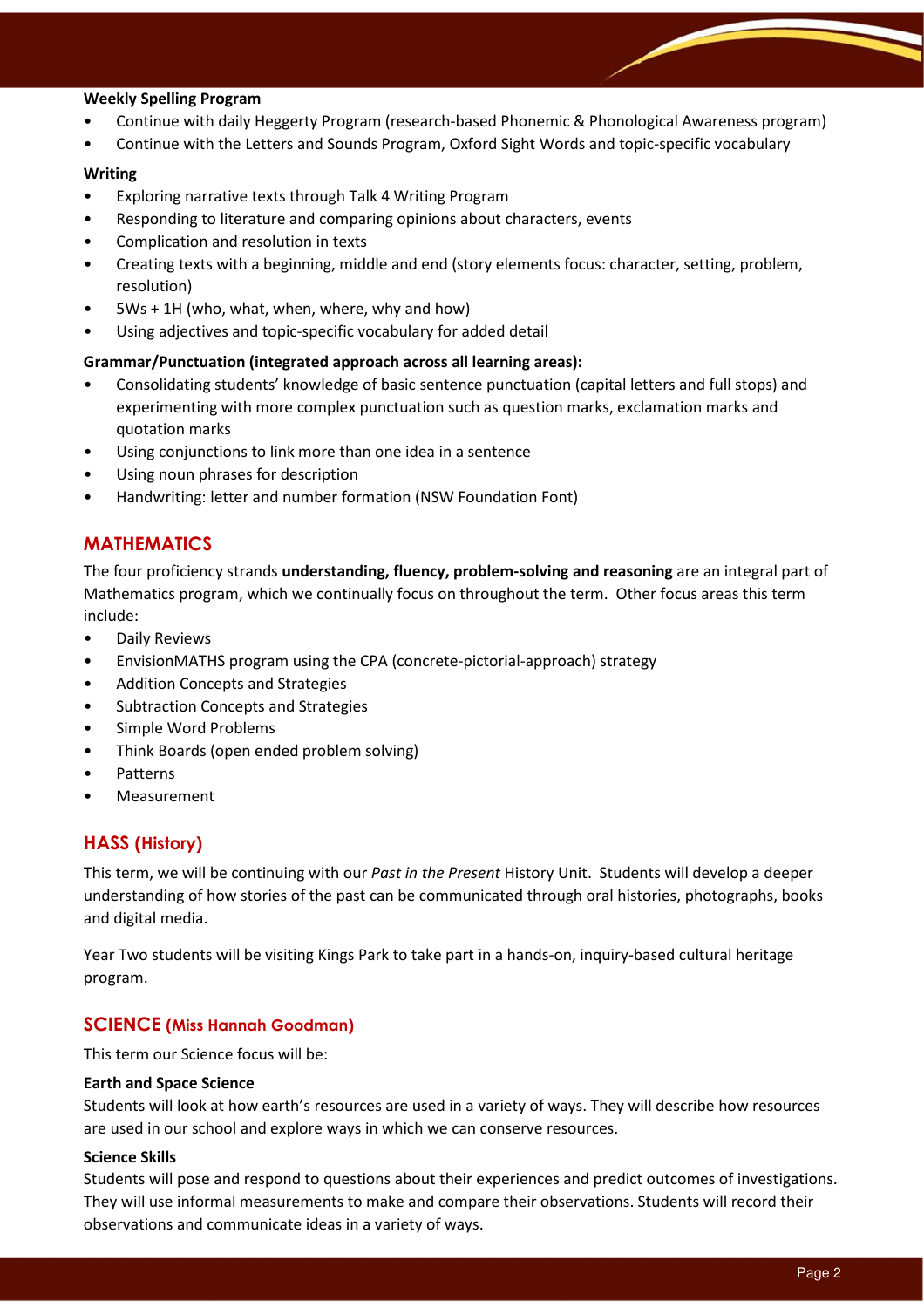## DIGITAL TECHNOLOGIES (Mr Michael Batskos)

This term, Year Two students will:

- Explore what various digital systems (hardware and software) are used for, and how to use them. For example, we will learn basic word processor, graphic design and presentation software skills.
- Learn basic computational skills and work out steps and decisions to solve simple problems, including coding problems on Code.Org.
- Present data using a variety of digital tools (such as Canva, Book Creator and Google Docs).

## HEALTH & WELLBEING

Our program is based on a positive education approach towards wellbeing, resilience and social-emotional learning. This term, our key focus areas are as follows:

- Personal hygiene practices
- Healthy Eating

## PHYSICAL EDUCATION (Mr Ashley Clancy / Mr Brendan Egan)

This term in physical education lessons students will take part in a variety of activities which will continue to develop and strengthen their fundamental movement skills. The students will also learn to follow the rules of specified games and to play fairly in physical activities. Our focus sports for this term will be Soccer. Soccer sessions will be run with support from specialist coaches from the Football West.

#### MUSIC (Mr Andrew Angel)

During Term 2, students in Year 2 will:

- Perform a variety of songs, chants and rhymes and will be introduced to simple musical notation.
- Explore and perform/sing a selection of melodic pitch patterns using doh, me and soh.
- Identify rhythmical patterns and notate them.
- Develop performance skills on a variety of tuned and untuned percussion instruments while performing as a class and in groups.
- Identify certain elements of music as they develop an appreciation and understanding of classical works such as 'The Surprise Symphony' by Haydn and 'Twinkle Twinkle Little Star' by Mozart.

#### ART (Mrs Leith Elliott)

Year 2 Art is all about exploring ideas, experiences, observations and imagination using the art elements. This term, students will:

- Explore and experiment with the visual art elements (line, shape, colour, texture and space) and how they are seen, and used, in nature.
- Explore and experiment with a variety of media, materials and techniques when creating artworks based on nature and the environment.
- Discover why artists make art depicting nature.
- Continue developing fine motor skills/dexterity through activities.
- Express feelings and ideas about artworks they have made and viewed.

#### HOMEWORK

Our Spelling, Mathletics and Bug Club homework program will continue as per Term One.

## SEESAW – SHOWCASING STUDENT WORK

Over the term, students will be sharing some examples of their work showcasing what they have been doing in class via the Seesaw app. They may share an image, written work, a photo of a maths problem, group